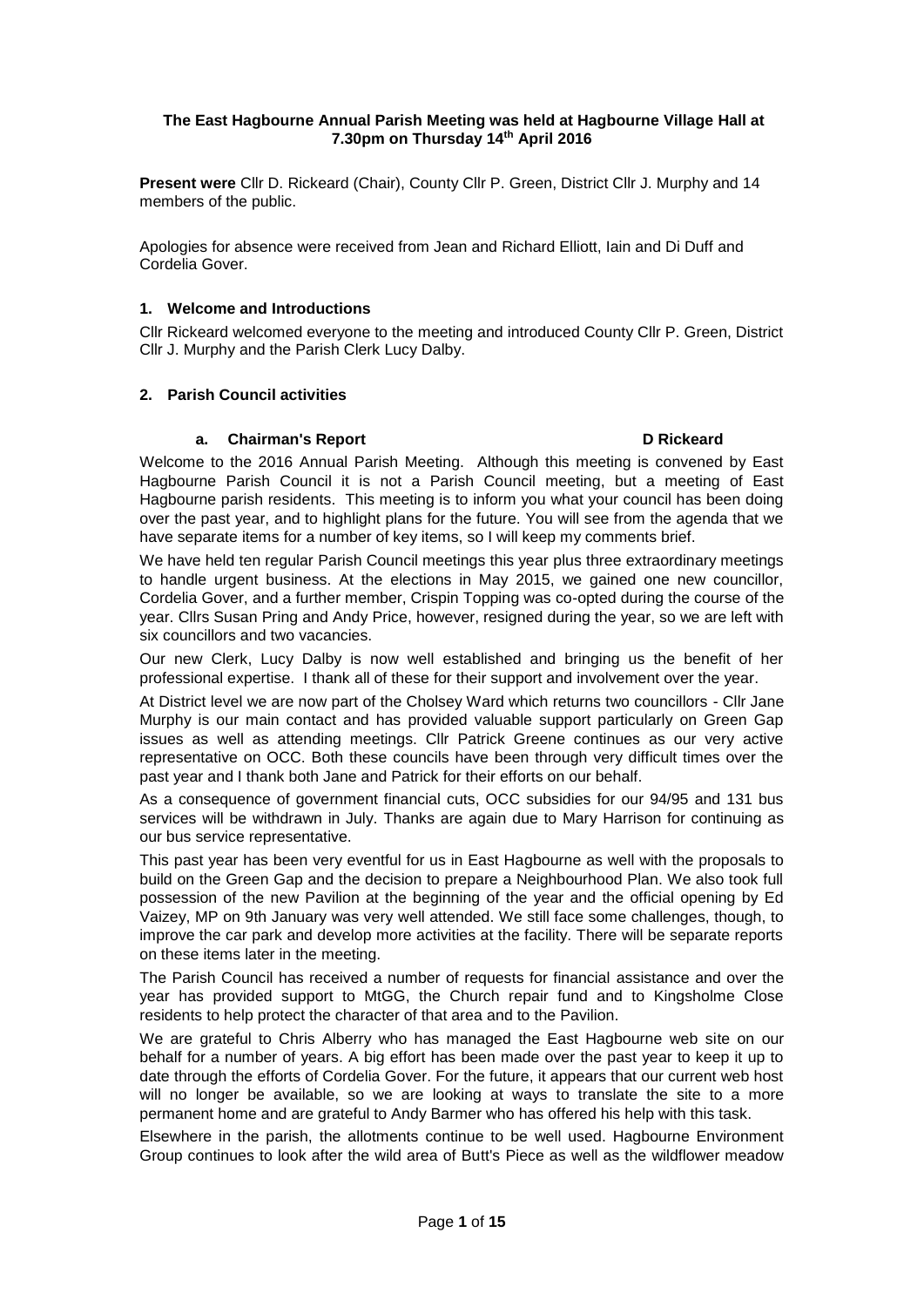and some activities in Millenium Wood. All this effort is through volunteer work supported by sales of firewood.

The Neighbourhood Watch scheme is alive and well and there are plans in hand to reinvigorate activities. If you would like to know more, please contact Diana Duff or Myra Hardiman.

Looking to the immediate future; this year's litter blitz will be held on Saturday 23rd April. Di Duff and Yen Rickeard will welcome helpers of all ages so please come along to the Village Hall at 10am.

Don't forget the Fun Run and walk on Monday 2nd May - participants and volunteers are welcome here too.

Finally, I remind you that all Parish Council meetings are open to the public, and you are always welcome to attend and contribute - you can find the agendas on notice boards or the web site where you will also find minutes of previous meetings.

# **b. Financial Statement D Button**

The financial year has just ended on 31<sup>st</sup> March and there has been too little time since then to complete a full set of detailed Accounts for the Parish. So this year I shall concentrate on a few major items that have shaped the way the finances of the Parish have been managed. As reported at the Annual Parish Meeting held in April 2015 the Parish had prepared its

budget and set the Precept in the knowledge that it was about to lose some 40% of the tax base with the transfer of Millbrook to Didcot in May last year. Whilst in real terms the Precept decreased, its effect on individual householders was a large increase.

Precept 2015/6 – up by 26.2% per Household – Precept £28,805 plus CTSR Grant of £915 making a total of £29,720

Precept 2016/7 – up by 3.7% per Household – Precept £29,870 but no CTSR Grant. The Precept in 2014/5 was £35,386 but this included Millbrook.

During the greater part of the year the expenditure has matched the budget expectation but the arrival of the Grainger planning application during the summer of 2015 has caused your Parish to have to seek advice on planning matters with a resulting increase in expenditure.

EHPC had cash Reserves of £55,566 at the beginning of the financial year but these had been reduced to £27,707 by the end of the year. The principal reason for this reduction was £27,356 expended on the completion of the New Pavilion and associated set-up costs. The Parish has set up Reserves of £10,000 each in respect of the Pavilion Car Park works and the New Road development fund. A further £3,000 has been set aside to fund the Neighbourhood Plan Fund. This leaves some £5,000 as general funds to support the Parish activities during the coming year.

Looking forward to 2016/7 the Parish has chosen to maintain the level of Precept so there will be little effect on individual households whilst requiring the Parish to concentrate on its core activities.

## **c. Bus Report M. Harrison**

Bus subsidies are to be withdrawn by the County Council putting the 94/95 Services under threat. The bus is a lifeline for many people and some may have to move house if a service is not retained. A Bus Group has been formed with surrounding villages to lobby for the bus users with the County Council and Thames Travel.

Thames Travel don't want to lose all their routes and are working with OCC to create new routes without subsidies.

The 131 Service makes use of the mini bus used for transporting children with special needs to school during the school day. It runs to Wallingford on Wednesday and Friday – there is no charge for this service and is very much appreciated by its users. The Parish Council are looking into supporting this service in conjunction with other local Parish Councils.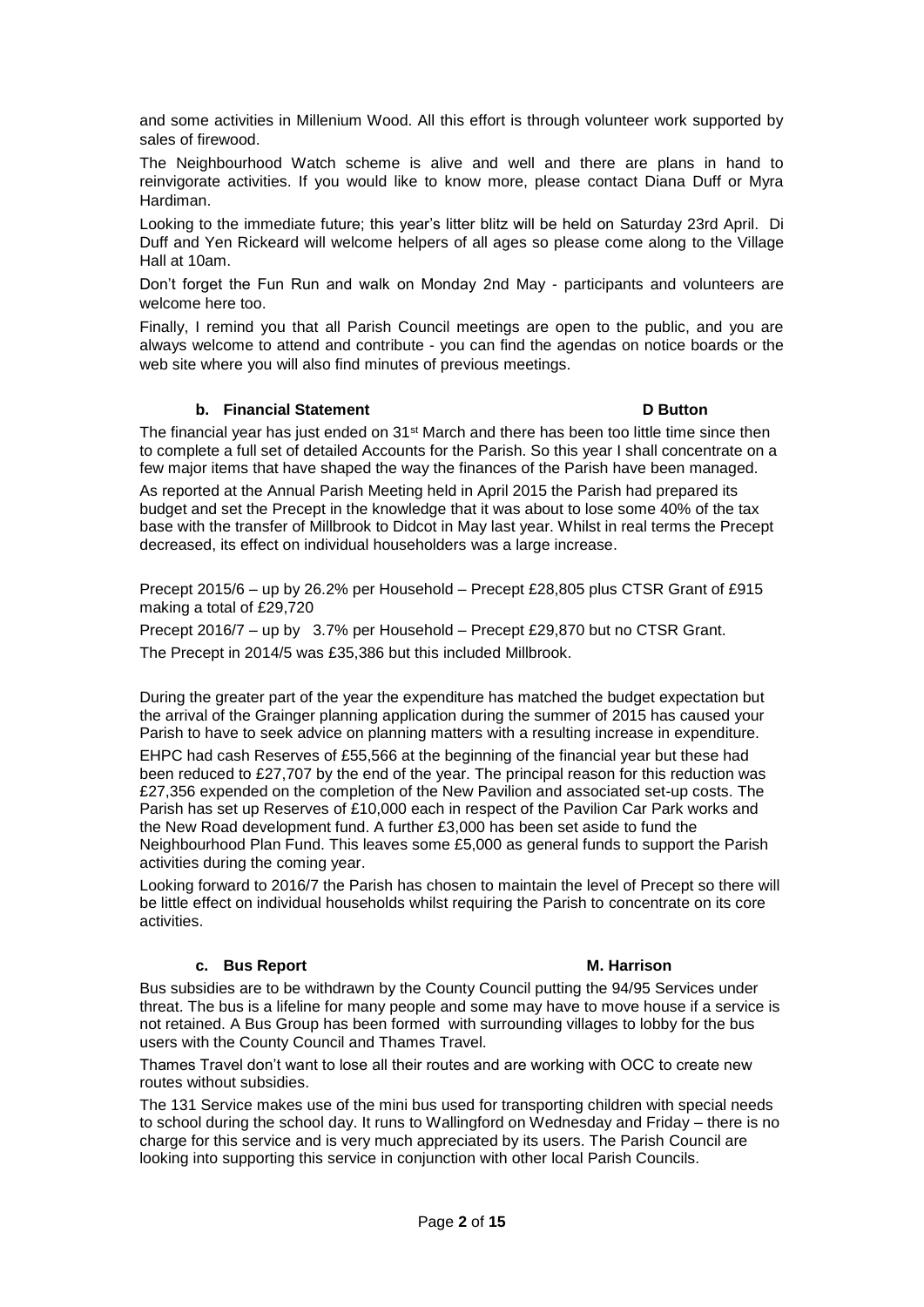Residents are encouraged to make use of the services available to try to safeguard their future.

It was suggested that the timetables could be better advertised to encourage use. The Chairman advised that the timetables were all llsted on the village web site.

County Cllr Green that the County Council and Thames Travel are trying to make the best of a difficult situation and that Parish Councils could perhaps group together to organise a community bus service.

District Cllr Murphy reported that the District Council in adopting their new Corporate Plan have agreed to try to support bus companies in rural areas and she will ensure the 94/95 is considered.

# **3. Reports from County and District Councillors**

County Cllr P. Greene – Appendix 1 District Cllr J. Murphy – Appendix 2

# **Questions**

Mr Wood asked if street lights could be turned off in the middle of the night to save money and reduce light pollution. Cllr Greene suggested he write to OCC.

It was suggested that the District Council could run a lottery to support the bus services. Cllr Murphy agreed to look into this and reported that the Parish Council could also do this.

Cllr Murphy was asked when the new District Council CEO will be announced. She reported there had been good interest in the role and there would be an announcement in May7 with the candidate hopefully in place by August.

Cllr Murphy was asked if the District Council was trying to use volunteers to carry out their statutory duties. She explained that wasn't the case but the District Council was using the new initiative to support existing voluntary organisations to recruit more volunteers.

Cllrs Greene and Murphy gave an explanation of the Unitary Authority debate.

Nick Wright thanked both Councillors for all their support for the Green Gap Campaign.

# 4. **Mind the Green Gap update N Wright and A Barmer**

The land beside New Road was acquired by Grainger 10 years ago. The developers have taken pre application advice from SODC and have held a Public Exhibition and consultation. There was a consultation on an Environmental Impact Assessment.

In September 2015 an application for 170 dwellings was submitted, there were some revisions in January 2016.

Mind the Green Gap was formed and has engaged with residents from East Hagbourne and Didcot and worked with the Parish Council, County Cllr Green and District Cllr Murphy. The group have liaised with Didcot Town Council and engaged with SODC and OCC. There have been objections to the application from OCC and SODC Officers, Didcot Town Council and East Hagbourne Parish Council.

MTGG have made ongoing representations to SODC and the have been around 600 objection from residents.

The application is currently under consideration whilst the Planning Officer reviews all the documents before making her recommendation on 'planning balance' for the Planning Committee. Her recommendation will be made public a week before the meeting.

The Planning Committee is likely to be held on May  $18<sup>th</sup>$  and representations will be made by Grainger, the Parish Council, MTGG and District Cllr Murphy.

The Planning Committee will then vote to refuse or approve.

If the application is refused Grainger will appeal and the decision will be reviewed by the Planning Inspectorate. The Inspectors decision will then be recovered by the Secretary of State. Grainger could then go to the High Court if the decision still doesn't go in their favour.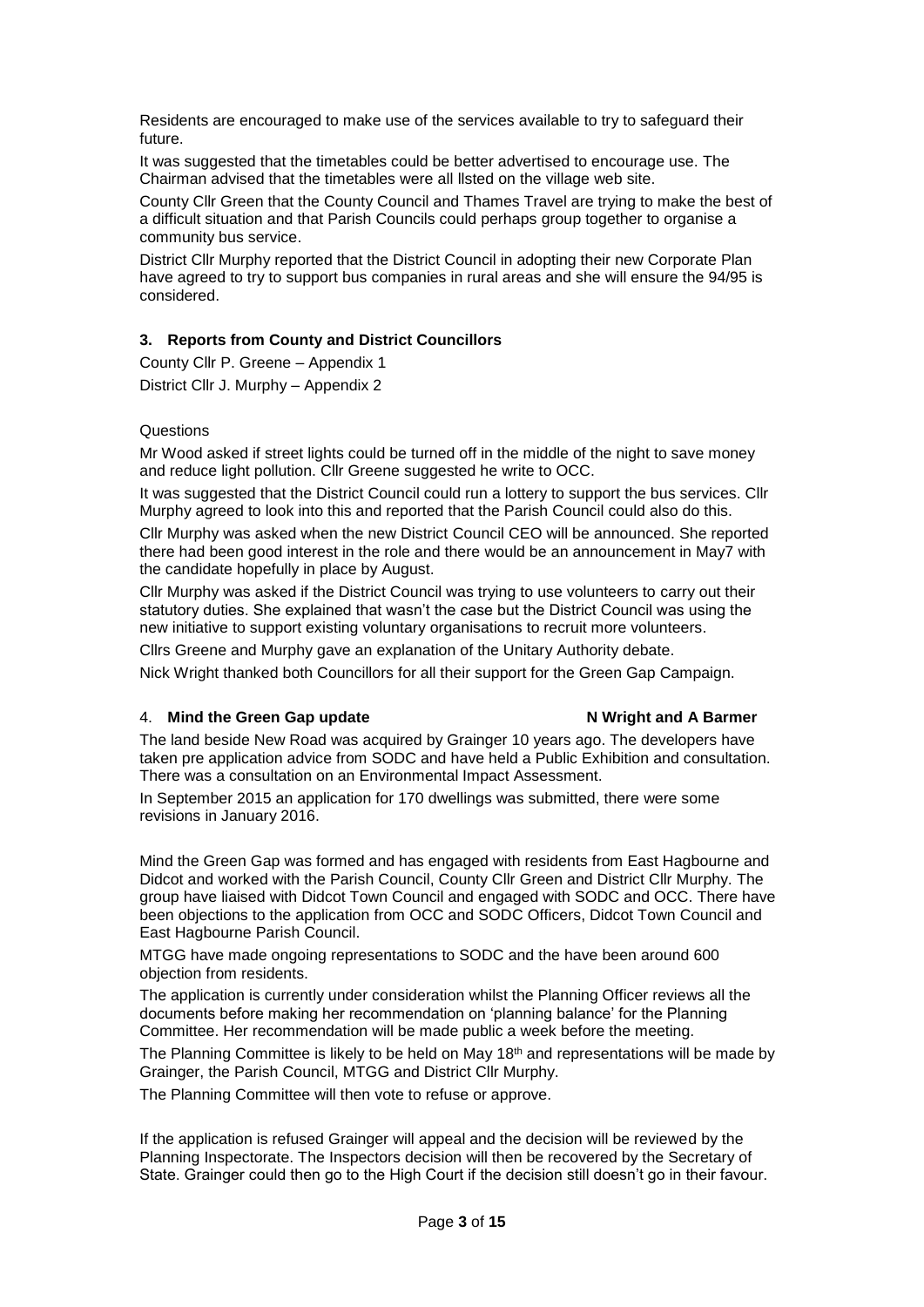SODC would need to defend their decision if they refuse the application.

If on the other hand the application is approved East Hagbourne could take the decision to Judicial Review.

The fight will go all the way and MTGG would encourage as many residents as possible to attend the Planning Meeting to demonstrate the strength of feeling.

Cllr Rickeard thanked the members of MTGG for all their great work.

# **5. Neighbourhood Plan update C Topping**

A Neighbourhood Plan is a development plan for policies for the development of a parish and forms part of the formal planning decision making process. It provides an opportunity for residents to take some control and is especially important to East Hagbourne due to the expansion of Didcot and the implications of this for the surrounding villages.The Neighbourhood Plan will provide a vision for and protect the environment of the Parish.

A Neighbourhood Plan Steering Group has been formed with ten members and has successfully applied for the designated area using the Parish Boundary. The members have completed a walking survey of the Parish noting all open spaces and they are working on identifying all the land owners. A public meeting has been held with SODC officers outlining what a Neighbourhood Plan is.

The next stage is to hold a Public Consultation on  $6<sup>th</sup>$  May to seek opinions on the following policy areas.

- a) Housing Needs –what type of housing is needed? This will be followed up with a detailed suvey.
- b) Green Infrastructure and Environment.
- c) Road Safety and Transport
- d) Maintaining Heritage and Structure Listed Buildings and Conservation Area.
- e) Community Vitality Village Hall, Pavilion, School, Church etc.

Comments will be needed from all areas and ages. This will be the first of a series of events.

## **6. Pavilion progress D Rickeard, D Button, T Davies**

The East Hagbourne Sport & Recreation Committee manage and run the Pavilion and Recreation Ground on behalf of the Parish Council who own the facilities.

Our Committee is approved each year by the Parish Council at its Annual Meeting: the current members are

Cllr David Rickeard (Chairman)

Cllr Derek Button (Treasurer)

Mr Trevor Davies

Cllr Iain Duff

Cllr Jean Elliott

We have not co-opted additional members over the past year.

# **Successes & Challenges**

To celebrate the final hand-over from the builders, we held a formal opening ceremony in January which was very well attended. We are grateful to our MP Mr Ed Vaizey for joining us and officially opening the building.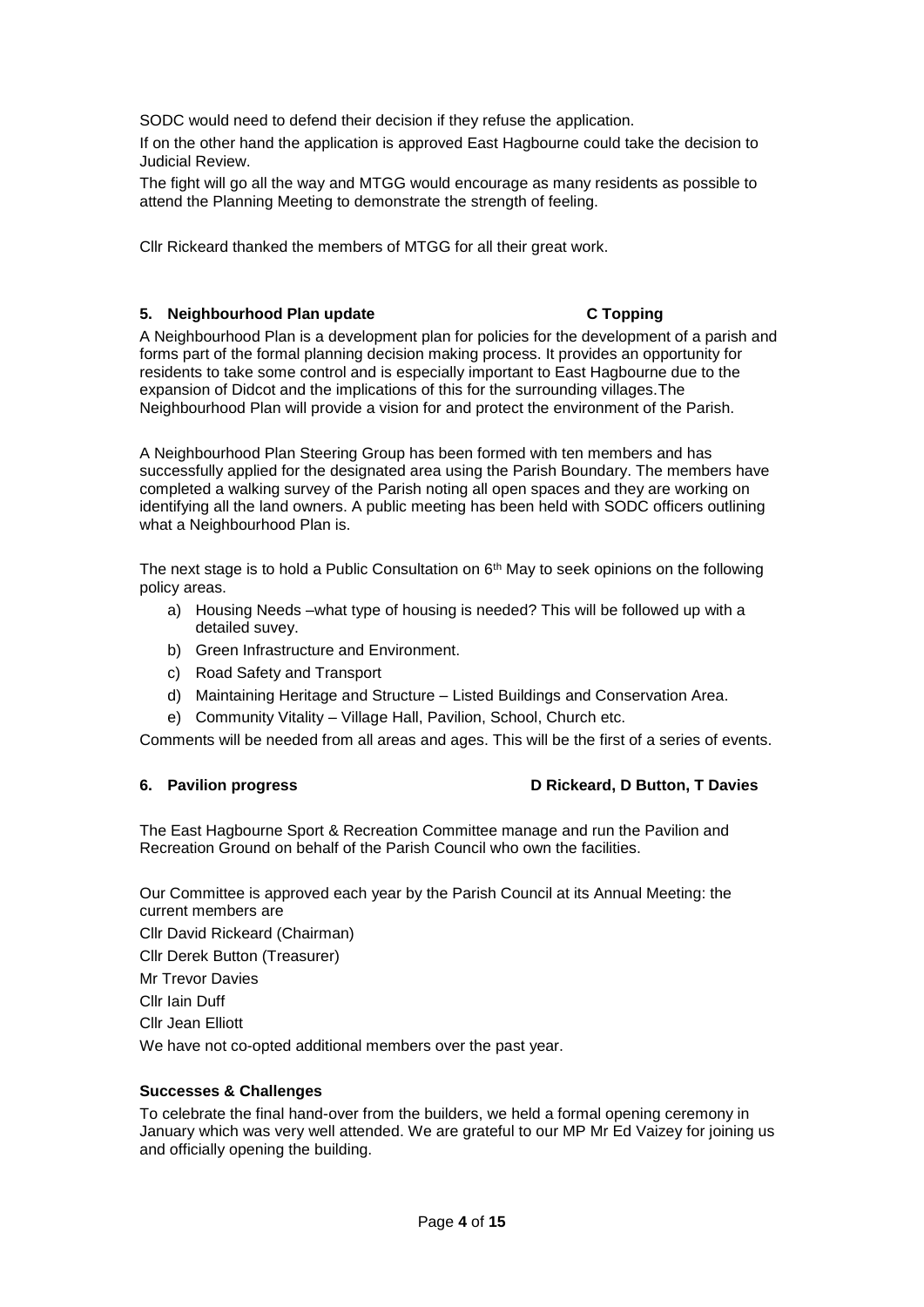The committee has effective operational procedures in place covering booking procedures, proper conduct of meetings and monthly safety and maintenance inspections. We also have a very conscientious and effective cleaner who keeps the building spick and span.

We have some successful regular activities in place:

- Hagbourne United Football Club field two men's teams who play on Saturday afternoons as well as training during the week.
- The Community Choir has around 35 members and has recently given its first full public concert
- Pilates classes are held on Tuesdays catering for 16-18 people each week
- Table Tennis evenings are held each Wednesday in the Community Room
- In addition, the Pavilion has been enjoyed by a number of children's parties and a few adult events and meetings. The playground is enjoyed by many children, especially during the warmer months, and we do manage a sometimes uneasy relationship with dog owners, most of whom are responsible, but are let down by the few.
- The site will also be the venue for the 2016 Village Fête.

We do, however, have some challenges and work to do to reach our full potential

As Derek will explain shortly, our running costs currently exceed revenue by a significant amount and we are grateful to the Parish Council for a grant to bolster our finances.

We are grateful also for support from Robin and Gillian Harries who provided the table tennis equipment and the Village Fund for support with pitch line marking equipment.

The reason for our financial situation is simple - our usage is well below what we planned and as a consequence our revenue is down.

The ladies football team that we hoped would join us was lured away by free facilities elsewhere. Hagbourne United FC are now working hard to establish a girls team to start playing next season.

We would also like more regular bookings for the Community Room - there are several vacant slots both for evening and daytime activities.

The committee is exploring what avenues it can, but we would really benefit from new members who can help with promotion and marketing and bring in new users - if you or someone you know could help, please come forward.

# **The Car Park**

Finally, the car park continues to cause us problems. The reinforced grass approach unfortunately seems inadequate for the conditions and traffic loadings and even after our temporary repairs is rather muddy.

The Parish Council is working with our surveyor and builder on a more permanent solution for which we already have planning permission. However, we have run into some technical problems in sourcing the right materials at a competitive price and once we know the cost will need to engage in fund raising or consider taking a loan to cover the cost.

D Button reported that the Pavilion has made a loss of £2000. There has been turnover of £3500 and expenditure of £5500. The deficit has been carried by the Parish Council with a donation of £2500. The business plan expected this to happen and for business to build up over four years. The Car Park is owned by the Parish Council and so it is they who are responsible for the improvements needed.

# **Football**

Trevor Davies from Hagbourne United football club reported that they hoped to increase football use of the Pavilion. The club aims to be competitive but not to win at all costs. Players of all ages are encouraged and they hope to build a bigger club. The club has applied for funding to build junior teams and they hope to eventually run boys, girls and women's teams. If the application is successful the money will be used to train helpers.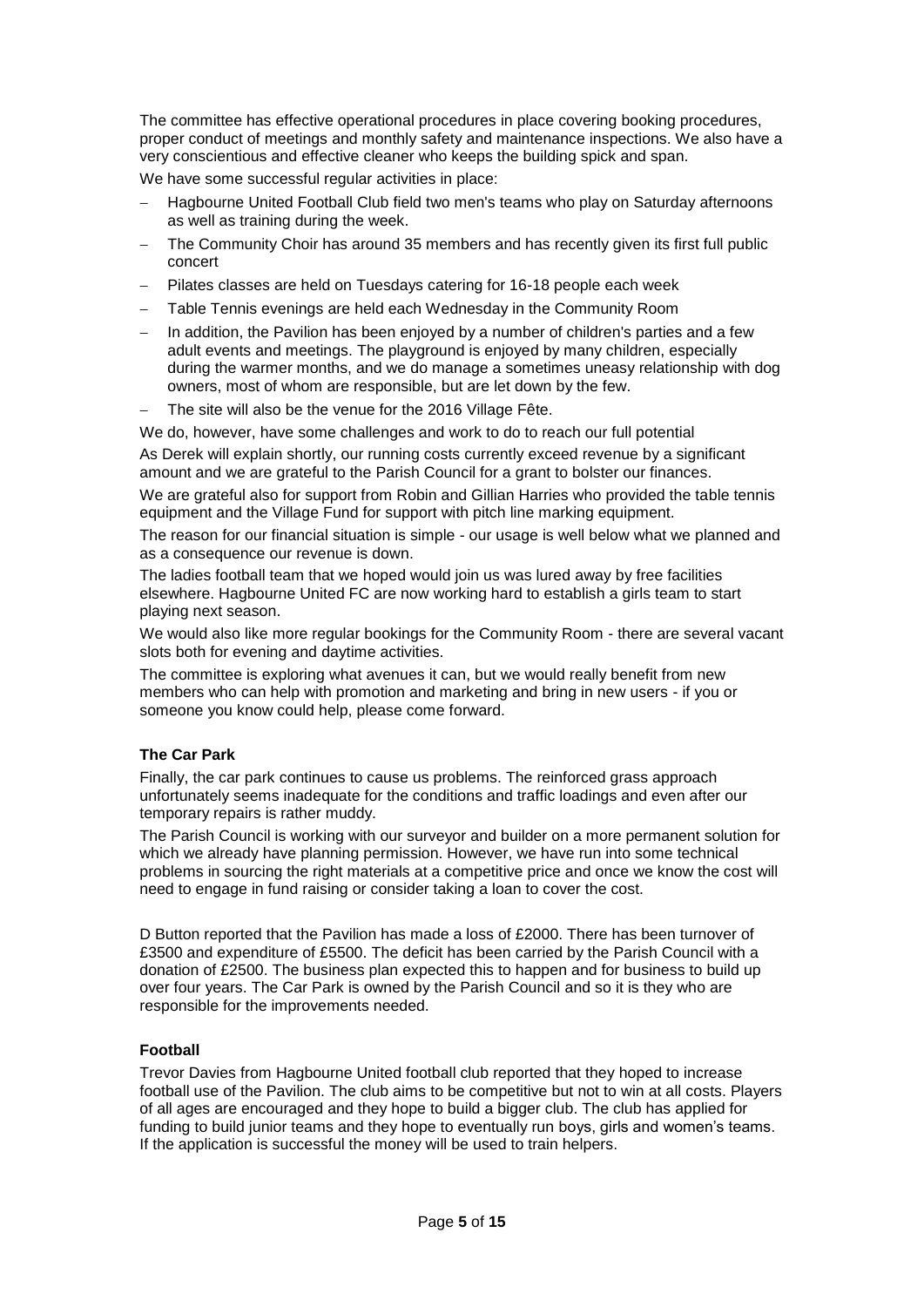# **7. Any Other Business**

The Cemetery will now be run by a committee under the direct control of East Hagbourne Parish Council. A review of the trees is underway.

Cllr Rickeard thanked everyone for attending and participating in the meeting.

There being no further business the meeting was declared closed at 9.40pm.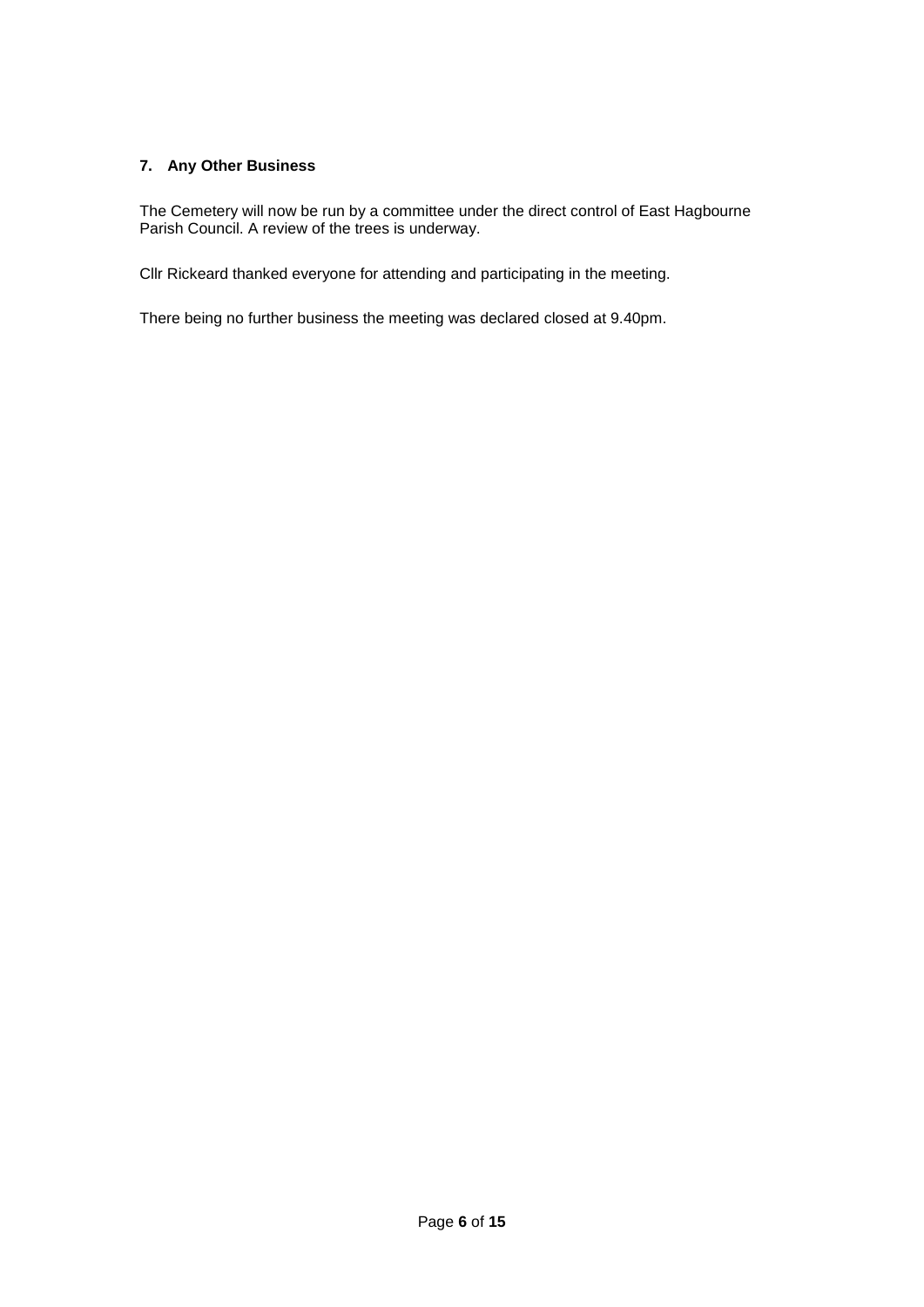# **Appendix 1 OCC REPORT TO PARISH COUNCILS APRIL 2016**

# PROPOSALS FOR UNITARY COUNCIL

As reported last month, without consulting the public or the County Council, on Thursday 25th February a surprise announcement was made by Oxfordshire's District Councils and Oxford City Council. It called for the abolition of the County Council and the establishment of four district quasi-unitary councils, to include parts of Gloucestershire and Northamptonshire. (A unitary council combines the functions of a county council and a district council into one body.) In addition, the announcement called for the creation of an unelected quango to be known as a 'Combined Authority' to take on difficult areas of responsibility currently with the County Council, such as social care and major road projects. So, this would mean four councils spread across three counties, plus an over-arching unelected quango.

The Districts are now in the process of commissioning management consultants to produce a report to evaluate their proposals. Initially their brief to consultants stated: "The District Councils' view is that a single county-wide unitary authority is not the right solution for Oxfordshire". It went on to say that any finding suggesting a single county-wide unitary is best would not be approved.

The Oxfordshire County Council view was that a single county-wide unitary authority was an option that should be considered (along with the Districts' proposal and other options for two or three unitary councils), and had thus been forced to begin the process of commissioning a separate management consultant's report.

As a result of County and public pressure, District Council leaders have now agreed to commission a report covering all the options. It is hoped Council-Tax payers might not now have to fund two separate reports. However, the terms of reference of the Districts' revised brief to management consultants has not yet been agreed between County and Districts.

## STREET LIGHTING

OCC's current Street lighting contract with Scottish & Southern Electrical (SSE) was until March 2024, however, the contract contained a single break point at 1st April 2016. In July 2015, SSE served notice on OCC that they intended to activate this break clause as the contract was not affordable to them for its full duration. Negotiations to achieve a compromise were unsuccessful. OCC therefore has to implement interim arrangements while a new maintenance contract is procured. The interim contract is expected to last 18 months. For the first 6 months there will be an emergency/make-safe service only. Beyond that period OCC will look to increase the level of service provided to more than just emergency/make-safety activity as appropriate.

The street lamp LED replacement project is a one-off capital programme of works funded through DfTs challenge funding. A separate procurement arrangement is being made for this project to ensure its continued delivery as planned.

It is appreciated that there will be concerns locally about the impact of this interim arrangement and reduced level of service, but in a time of significant financial pressures, the termination of the current street lighting contract provides an opportunity to procure a new and improved street lighting contract. The county council will also be able to take advantage of recent improvements in technology and general advancements within the sector.

## DRAGON IGNITES BATTLE AGAINST POTHOLES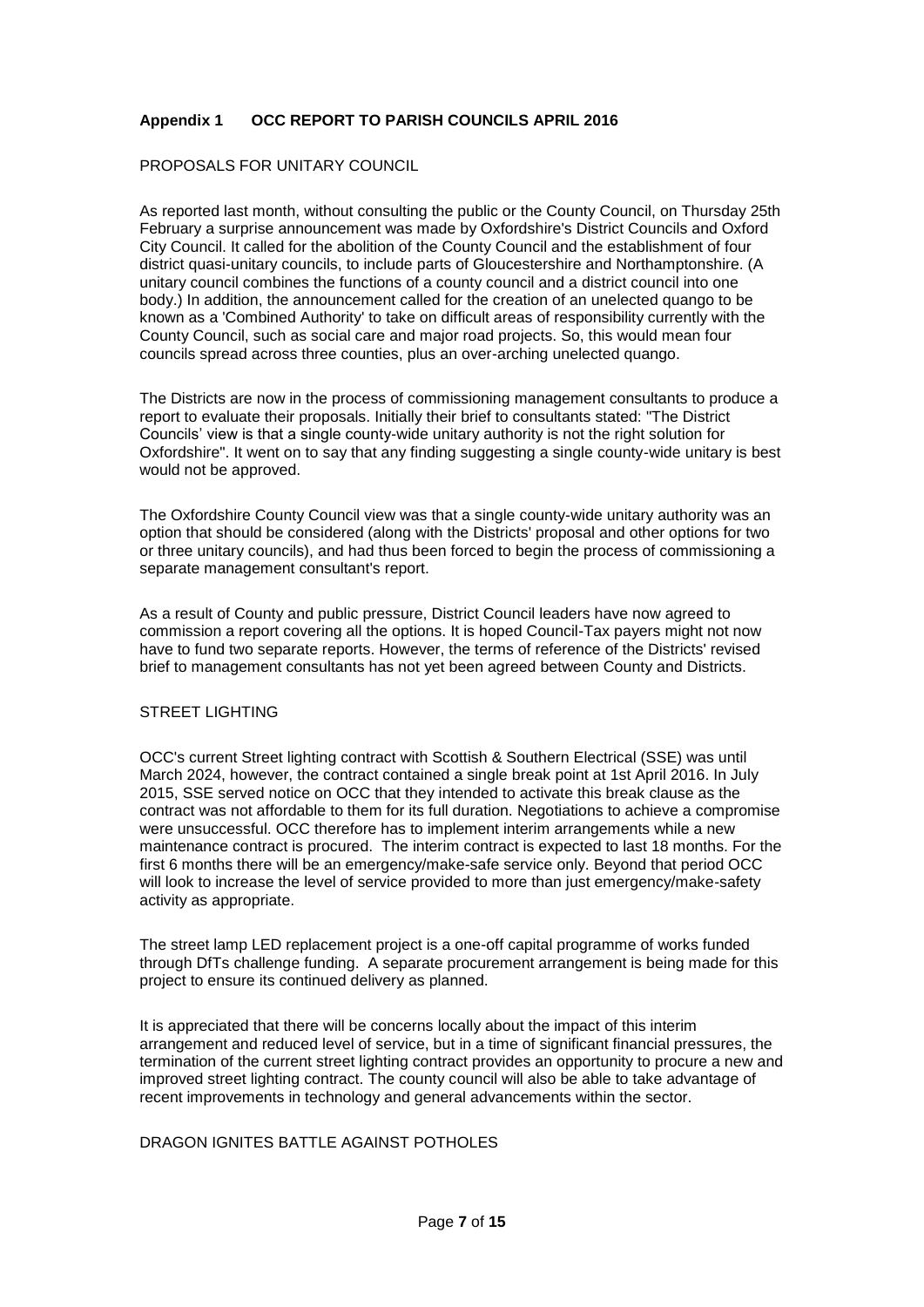A new weapon is being deployed in the battle against potholes on Oxfordshire's roads. The 'Dragon' – so called because of the fire breathing nozzle it uses to dry out potholes – is a mobile patching machine that has already fixed many hundreds of potholes and a multitude of other defects on the county's roads. Skanska, OCC's highways maintenance contractor, has added the Dragon to its arsenal against potholes and is using it to good effect across Oxfordshire, Cambridge and Peterborough. The machine repairs an average of 20 defects a day and has filled up to 44 potholes in one shift. So far it has fixed just short of 2,000 in Oxfordshire. The traditional method of pothole repair consists of a two-person gang and a lorry manually filling the potholes with hot tarmac. In the right circumstances, potholes filled using the Dragon can cost as little as £10 compared to £70 for traditional methods. It is also safer and provides a more environmentally sustainable solution. The potential savings that Dragon brings allows additional focus on repairing many of the defects that have yet to form into potholes. These repairs can be done at the same time due the multi-function repair capabilities of the Dragon. It can fill pot-holes, seal cracks and provide a thin overlay to minor surface damage. This preventative maintenance saves money in the long-term as the repairs are all undertaken at the same time.

# RECYCLING CENTRES TO OPEN LATE ON THURSDAYS

Opening hours on Thursdays at OCC's Household Waste Recycling Centres will be extended from 7 April to 29 September. The sites will be open until 8pm on Thursdays in addition to the normal hours of 8am-5pm every day (including Sundays). The Household Waste Recycling Centres can accept a wide range of materials for recycling including garden waste, textiles and electrical items. Food waste should always be placed in the food caddies provided by the district council and collected as part of the kerbside collection scheme. More information about the sites, including layout and a full guide to what can be recycled can be found at https://www.oxfordshire.gov.uk

# KEEPING HGVS MOVING WHILE REDUCING THE IMPACT ON COMMUNITIES

A free online mapping tool has been launched to help freight and logistics companies plan their routes through the county. Oxfordshire Freight Gateway is linked to the National Freight Journey Planner and is designed to help logistics managers and drivers of large goods vehicles to select the most appropriate routes for their journeys in Oxfordshire. A suitable route is provided based on the vehicle's weight and dimensions and journey details. Details here: http://freightgateway.co.uk/oxfordshire/

# OXFORD CITY CENTRE'S NEW TEMPORARY LIBRARY NOW OPEN

# The central library closed February 27 as part of ongoing redevelopment work.

A new, smaller, temporary library has now opened in Oxford's Castle Quarter with facilities including books, audio books and DVD's for adults and children. Due to the size and facilities available at the site of the temporary library, Internet access, reference information, newspapers, journals and music services will not be available. However these services will still be provided at other libraries in the area. The library service's Reference Online service and eBooks and eAudio lending services will also be available. Redevelopment of the whole Westgate building is the reason for the relocation – with the central library set to reopen back in its original building in October 2017. The existing front of the current Central Library building will be replaced to become part of the new curving wall forming the south side of Bonn Square marking the entrance to the new Westgate Oxford.

Cllr Patrick Greene – Didcot East & Hagbourne Division – Oxfordshire County Council

Appendix 2 It's official - South is best for rural dwellers!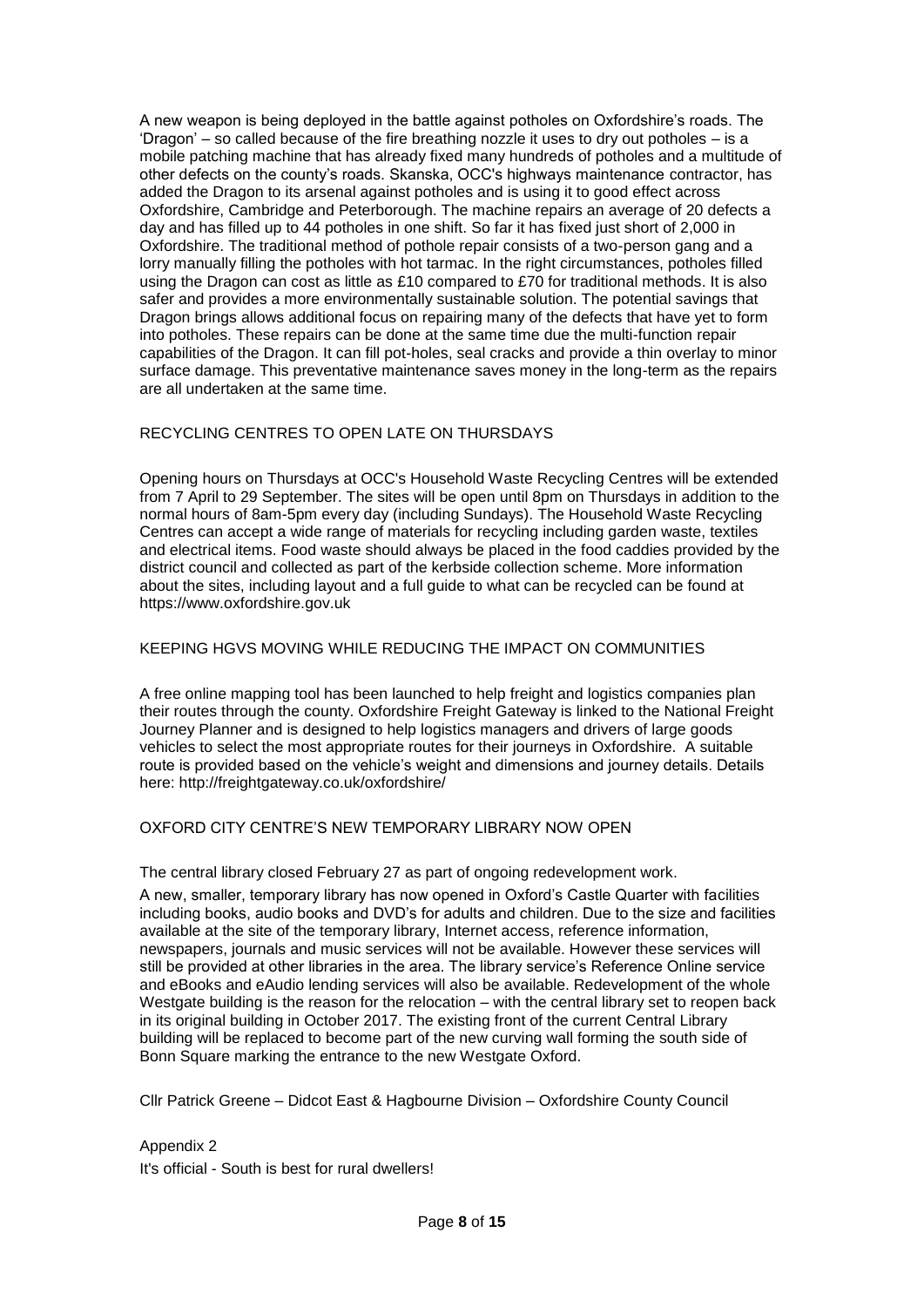South Oxfordshire has topped a list of the best places to live in the UK.

According to a survey produced by the Halifax, South Oxfordshire has the highest living standards, with happy residents, high levels of satisfaction and low levels of anxiety. We also scored highly for health and employment, with 97 per cent of adults saying they were in good health and 81 per cent in jobs.

What's more, we were pleased to find that the vast majority of South Oxfordshire residents are satisfied with how the district council runs things. Just over 80 per cent said that the council offered good quality services, and two thirds of residents agreed that they provided good value for money – the best result since surveys began in 2005.

### Council Tax

Firstly, when Council met on the 18th February it approved the budget for 2016/2017, which means that, whilst OCC have increased their bill by 3.99% and with a 1.99% rise for the Police and Crime Commissioner, SODC has kept it's element of the Council Tax frozen. This has been achieved without cuts to any of our services, which will be maintained at or above their present standards.

### Corporate Services Project

The District Council's Corporate Services Contract has now been agreed by all of the participating Councils, which means that by joining together in providing back office services significant savings can be made without cuts, whilst maintaining standards. This represents a saving for SODC of around £1M per annum, which has helped us freeze our part of the Council Tax this year.

### Oxfordshire Vision

The seven Councils involved continue to work on our Devolution Bid for a better way for Local Government, and recently the Oxfordshire Growth Board urged our friends in the County Council to join our independent consultation on how this may look. The Consultation should be completed by June./July. More information is available on the website. http://www.oxfordshire.vision/

### New Draft Corporate Plan

This has now gone through Council and will be adopted shortly. It has some interesting and innovative ideas in it. The first line says – Invest in the District's Future and that is what we intend to do. Some particularly exciting points

Aim to have superfast Broadband for all businesses and residents by the end of the 2020. More leisure facilities in the District

More funding for Didcot through the garden town initiative

Introducing individual councillor budgets through which councillors can support small community projects.

Look at the business case for introducing a local lottery scheme to fund local community projects.

Promoting and supporting volunteering in the local community and in sport

Investigating the opportunities for increasing the role of parish councils – if they want this

Encouraging small and medium sized businesses to grow in the District – these are the backbone of our rural community

Support rural communities with maintaining their transport links by working with bus operators to look at options to continue some of the bus services previously supported directly by Oxfordshire County Council

Community Safety Partnership

Our Officers work very closely with their opposite numbers in the other local councils, and their work with the Community Safeguarding Partnership is no exception. We have just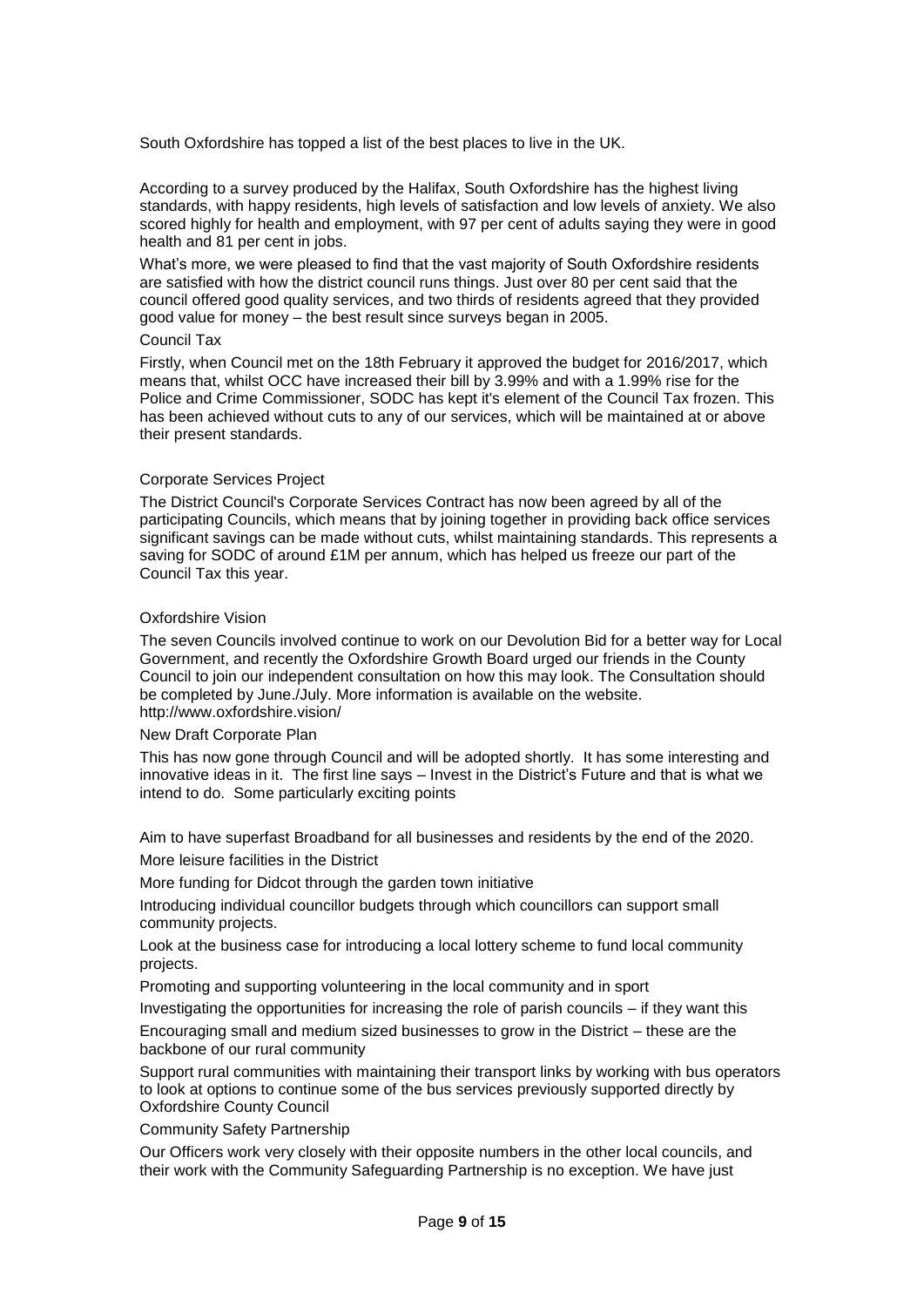launched Hotel Watch in Abingdon and Thame, which is a scheme designed to help keep vulnerable people safe.

We'll be working with the police to provide hotel, B&B and guesthouse owners with information on how to spot and report signs of child sexual exploitation and human trafficking, and what to do if they believe something suspicious is happening at their premises. Hotel Watch is another initiative set up in response to the findings and recommendations that came out of Operation Bullfinch.

## Planning and Development

We have received two decisions on planning appeals, that for the Chinnor Gladman Appeal and the Wallingford Wates Appeal. It is disappointing to note that these two appeals have been up-held, and our Planning Team are reviewing the Inspectors' reports to determine what we will do about these decisions.

# CIL money

We started collecting Community Infrastructure Levy money on 1 April. We'll pass 15 per cent of the funds we collect to the town and parish councils where development is taking place, so they can spend it on local infrastructure. If they have an adopted neighbourhood plan in place, we'll pass on 25 per cent.

We're writing to parish councils to let them know,

# Neighbourhood Planning

Residents in Henley and Harpsden have voted in favour of adopting their Neighbourhood Plan. In the referendum on Thursday this week, 2,105 people voted in favour of adopting the plan, 471 voted against it. The turnout was just over 28 per cent.

Here's a quick update on a few of the other neighbourhood plans that have recently progressed:

Berinsfield - there's a public hearing on Tuesday 12 April to examine whether Berinsfield's plan meets the basic conditions set out in the Localism Act. It takes place at 10am at the Berinsfield Community Association, OX10 7NR.

Sonning Common - an inspector has now been appointed to examine whether the Sonning Common plan meets the basic conditions in the Localism Act.

Other updates - we've confirmed the areas that the plans for The Baldons, Warborough and Shillingford, and Wheatley will cover.

## Licencing

Our Licencing Panel recently agreed a licence for an all-electric taxi in Didcot. This environmentally friendly taxi is good for the environment, and we believe a first for Oxfordshire! Not only do we look after taxis' suitability and taxi drivers' conduct, but also the licencing of films for public screening. Normally, although having overall responsibility for these licences, Councils adopt the recommendations of the British Board of Film Censors. This month though, a request was received for a licence for a privately produced amateur production and so a Licencing Panel was convened comprising Cllrs Harrod, Nimmo-Smith and White. The three councillors all agreed, that whilst the film may not have been something they would have gone to see at the cinema, it was produced to a higher standard than a lot of the stuff screened on TV!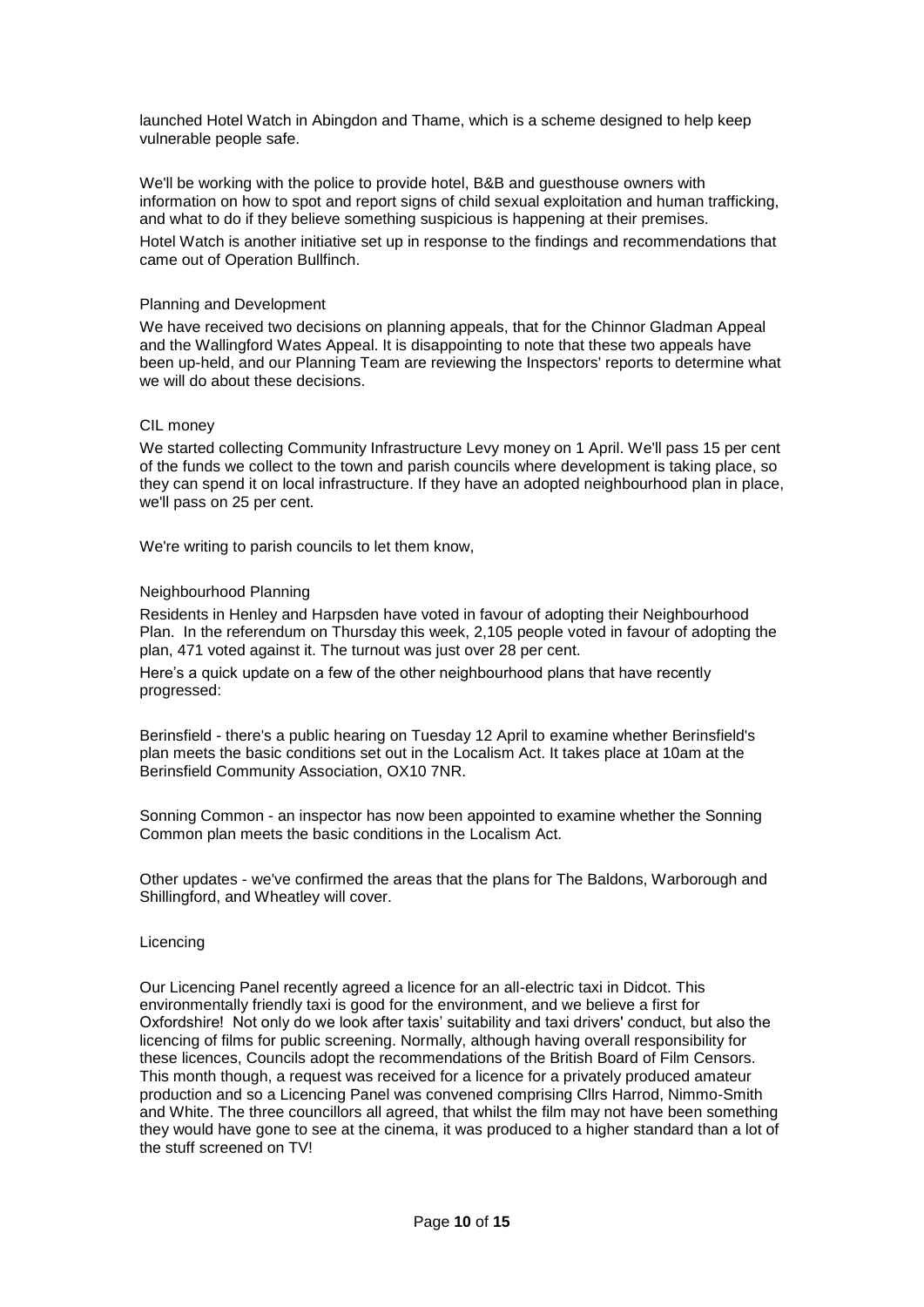# Rubbish And Waste - Five tonnes of litter for Royalty

Earlier this month, we invited residents to take part in a mass clean-up to celebrate the Queen's birthday. 32 groups across both the South and Vale districts took part and collected nearly four tonnes of rubbish and just under a tonne of recycling, which is about 300 bags of litter off the streets and roads. There's still time to get a group together and have a clear up as part of Clean For the Queen. For more details, email waste.team@southandvale.gov.uk.

## **Grants**

Whilst the Capital Grants Scheme window for applications is now closed, there will be opportunities later this year for further applications. To stand the best chance of getting what is needed, planning an application well in advance makes life easier for the applicants and with this in mind the future windows are

- Round two open: 2 May to 1 July 2016 for decisions by 15 October 2016
- Round three open: 1 August to 30 September 2016 for decisions by 10 January 2017
- Round four open: 31 October to 23 December 2016 for decisions by 1 April 2017

More on Grants – Celebrating Her Majesty The Queen's 90th Birthday

We have informed Town and Parish Councils that SODC has made grants available to them to help towards the costs of celebrating the Queen's 90th Birthday.

# More on Grants - Sportivate funding

We've just secured more funding from Sport England for Sportivate, which is a national project to encourage inactive 11-25 year olds to get involved in regular sport and activity. In the last year we reached more than 450 people through this scheme.

We'll use the £11,133 funding for sports such as Nordic walking, roller hockey, triathlon, swimming and boxfit.

## New Site for Permanent Offices

There has been lots of speculation about where we will site for the SODC/VALE offices. Nothing has been decided at present, mainly due to the Devolution Deal uncertainty. We will be at 135 for another 3 years at least.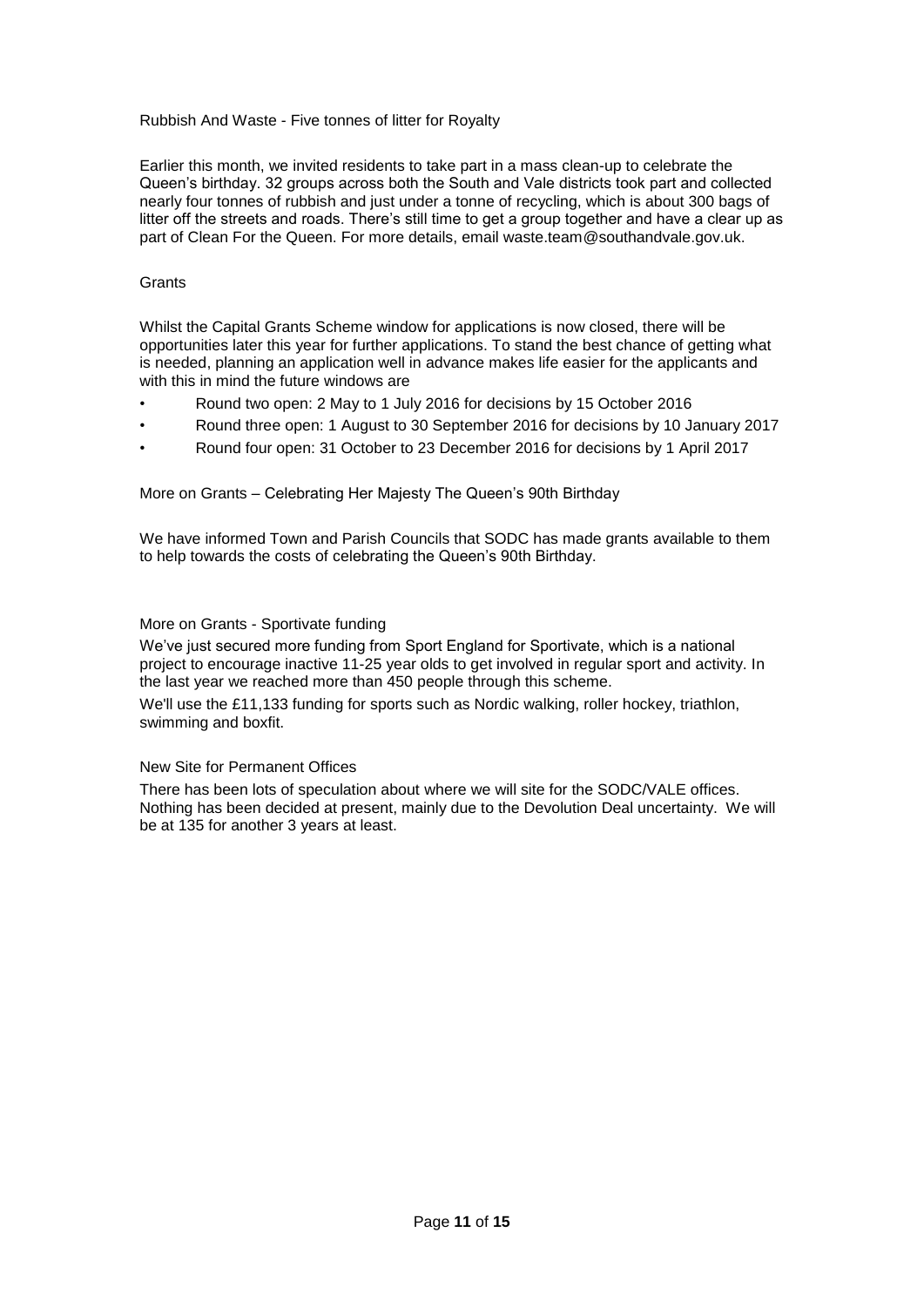**Appendix 2 SODC REPORT TO PARISH COUNCILS APRIL 2016** by Cllr Jane Murphy

# **It's official - South is best for rural dwellers!**

South Oxfordshire has topped a list of the best places to live in the UK.

According to a survey produced by the Halifax, South Oxfordshire has the highest living standards, with happy residents, high levels of satisfaction and low levels of anxiety. We also scored highly for health and employment, with 97 per cent of adults saying they were in good health and 81 per cent in jobs.

What's more, we were pleased to find that the vast majority of South Oxfordshire residents are satisfied with how the district council runs things. Just over 80 per cent said that the council offered good quality services, and two thirds of residents agreed that they provided good value for money – the best result since surveys began in 2005.

# **Council Tax**

Firstly, when Council met on the 18th February it approved the budget for 2016/2017, which means that, whilst OCC have increased their bill by 3.99% and with a 1.99% rise for the Police and Crime Commissioner, SODC has kept it's element of the Council Tax frozen. This has been achieved without cuts to any of our services, which will be maintained at or above their present standards.

# **Corporate Services Project**

The District Council's Corporate Services Contract has now been agreed by all of the participating Councils, which means that by joining together in providing back office services significant savings can be made without cuts, whilst maintaining standards. This represents a saving for SODC of around £1M per annum, which has helped us freeze our part of the Council Tax this year.

# **Oxfordshire Vision**

The seven Councils involved continue to work on our Devolution Bid for a better way for Local Government, and recently the Oxfordshire Growth Board urged our friends in the County Council to join our independent consultation on how this may look. The Consultation should be completed by June./July. More information is available on the website.<http://www.oxfordshire.vision/> **New Draft Corporate Plan**

This has now gone through Council and will be adopted shortly. It has some interesting and innovative ideas in it. The first line says – Invest in the District's Future and that is what we intend to do. Some particularly exciting points

Aim to have superfast Broadband for all businesses and residents by the end of the 2020.

More leisure facilities in the District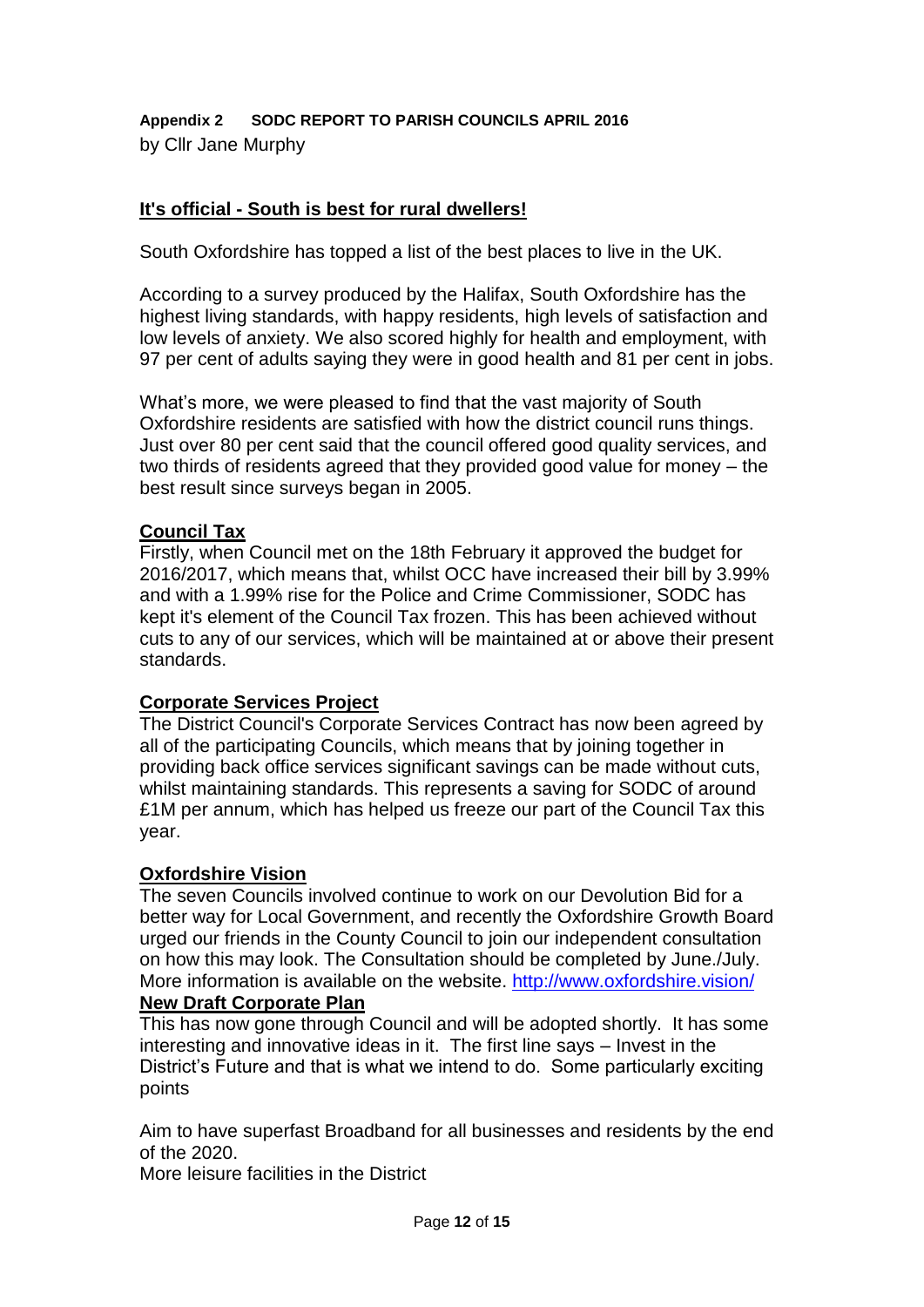More funding for Didcot through the garden town initiative

Introducing individual councillor budgets through which councillors can support small community projects.

Look at the business case for introducing a local lottery scheme to fund local community projects.

Promoting and supporting volunteering in the local community and in sport Investigating the opportunities for increasing the role of parish councils – if they want this

Encouraging small and medium sized businesses to grow in the District – these are the backbone of our rural community

Support rural communities with maintaining their transport links by working with bus operators to look at options to continue some of the bus services previously supported directly by Oxfordshire County Council

# **Community Safety Partnership**

Our Officers work very closely with their opposite numbers in the other local councils, and their work with the Community Safeguarding Partnership is no exception. We have just launched Hotel Watch in Abingdon and Thame, which is a scheme designed to help keep vulnerable people safe.

We'll be working with the police to provide hotel, B&B and guesthouse owners with information on how to spot and report signs of child sexual exploitation and human trafficking, and what to do if they believe something suspicious is happening at their premises.

Hotel Watch is another initiative set up in response to the findings and recommendations that came out of Operation Bullfinch.

# **Planning and Development**

We have received two decisions on planning appeals, that for the Chinnor Gladman Appeal and the Wallingford Wates Appeal. It is disappointing to note that these two appeals have been up-held, and our Planning Team are reviewing the Inspectors' reports to determine what we will do about these decisions.

# **CIL money**

We started collecting Community Infrastructure Levy money on 1 April. We'll pass 15 per cent of the funds we collect to the town and parish councils where development is taking place, so they can spend it on local infrastructure. If they have an adopted neighbourhood plan in place, we'll pass on 25 per cent.

We're writing to parish councils to let them know,

# **Neighbourhood Planning**

Residents in Henley and Harpsden have voted in favour of adopting their Neighbourhood Plan. In the referendum on Thursday this week, 2,105 people voted in favour of adopting the plan, 471 voted against it. The turnout was just over 28 per cent.

Here's a quick update on a few of the other neighbourhood plans that have recently progressed: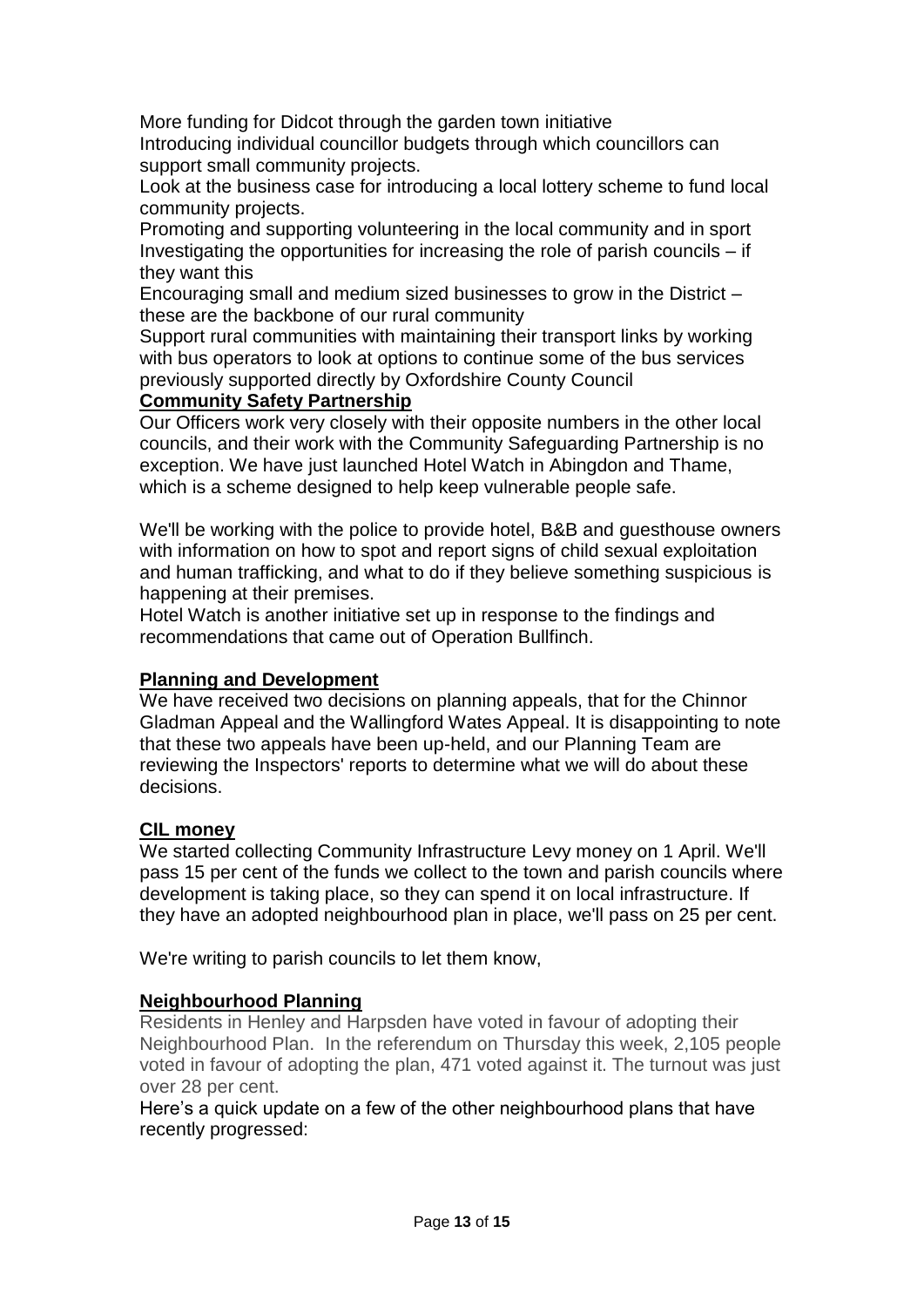Berinsfield - there's a public hearing on Tuesday 12 April to examine whether Berinsfield's plan meets the basic conditions set out in the Localism Act. It takes place at 10am at the Berinsfield Community Association, OX10 7NR.

Sonning Common - an inspector has now been appointed to examine whether the Sonning Common plan meets the basic conditions in the Localism Act.

Other updates - we've confirmed the areas that the plans for The Baldons, Warborough and Shillingford, and Wheatley will cover.

# **Licencing**

Our Licencing Panel recently agreed a licence for an all-electric taxi in Didcot. This environmentally friendly taxi is good for the environment, and we believe a first for Oxfordshire! Not only do we look after taxis' suitability and taxi drivers' conduct, but also the licencing of films for public screening. Normally, although having overall responsibility for these licences, Councils adopt the recommendations of the British Board of Film Censors. This month though, a request was received for a licence for a privately produced amateur production and so a Licencing Panel was convened comprising Cllrs Harrod, Nimmo-Smith and White. The three councillors all agreed, that whilst the film may not have been something they would have gone to see at the cinema, it was produced to a higher standard than a lot of the stuff screened on TV!

# **Rubbish And Waste - Five tonnes of litter for Royalty**

Earlier this month, we invited residents to take part in a mass clean-up to celebrate the Queen's birthday. 32 groups across both the South and Vale districts took part and collected nearly four tonnes of rubbish and just under a tonne of recycling, which is about 300 bags of litter off the streets and roads. There's still time to get a group together and have a clear up as part of Clean For the Queen. For more details, email waste.team@southandvale.gov.uk.

# **Grants**

Whilst the Capital Grants Scheme window for applications is now closed, there will be opportunities later this year for further applications. To stand the best chance of getting what is needed, planning an application well in advance makes life easier for the applicants and with this in mind the future windows are

- Round two open: 2 May to 1 July 2016 for decisions by 15 October 2016
- Round three open: 1 August to 30 September 2016 for decisions by 10 January 2017
- Round four open: 31 October to 23 December 2016 for decisions by 1 April 2017

# **More on Grants – Celebrating Her Majesty The Queen's 90th Birthday**